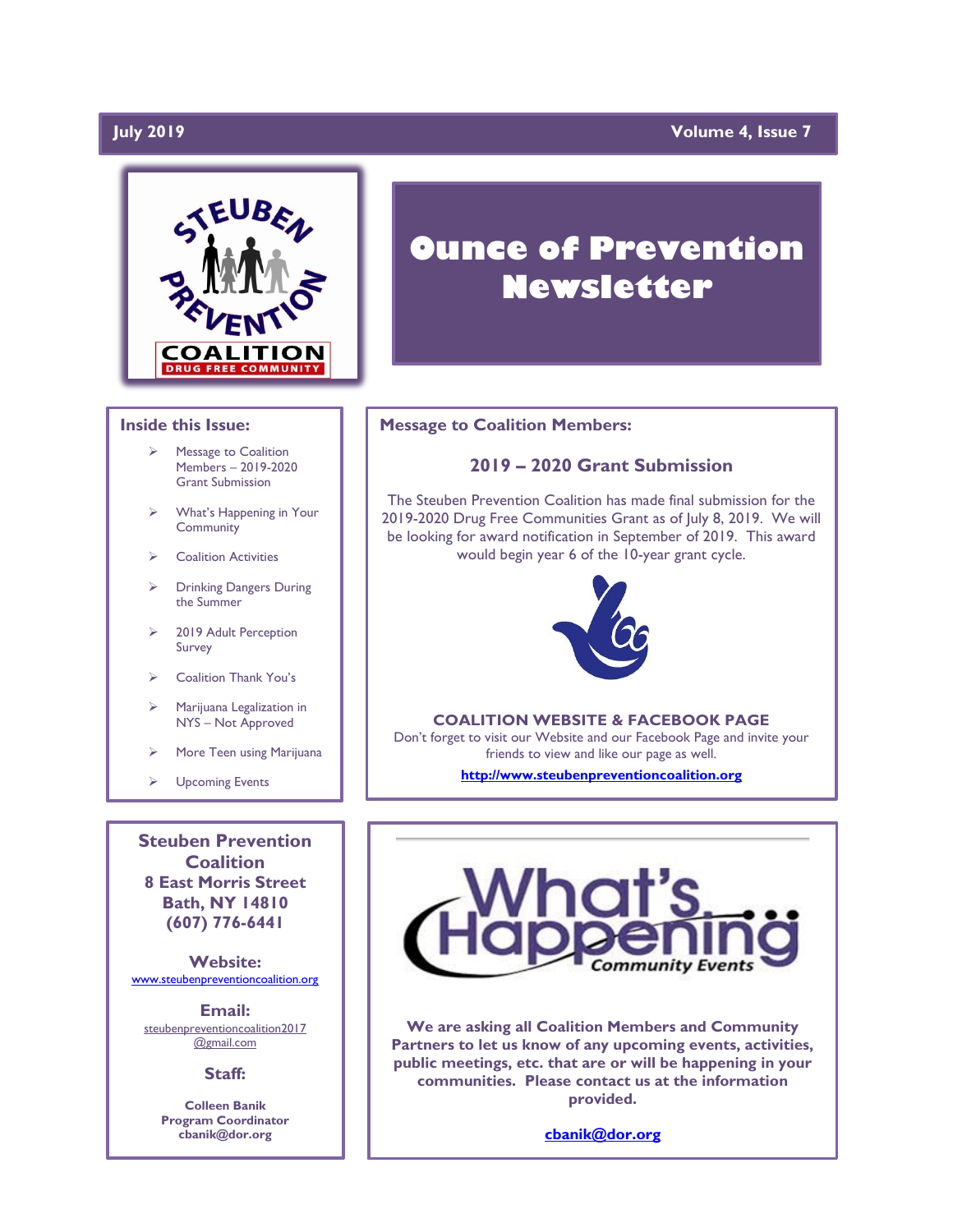# **July 2019 Page 2 Volume 4, Issue 7**

### **Coalition Activities**

We are still looking for funding/donations for the 2019 Youth Action Forum on September 24<sup>th</sup>. Thanks to the efforts of Lisa Oliver, Brooks Baker, Stephanie Gerych, Amanda Chafee, Jim Bassage, John Carbone of Main Place in Hornell and Bill Caudill we are almost there.



The Youth Action Forum is about building relationships, raising awareness and developing leadership skills with our County youth.



The purpose is to EMPOWER young people to BE THE CHANGE.

Give students a VOICE to be heard among peers and within the community.

Develop skills necessary to nurture abilities in themselves and others in order to make an impact at school or in the larger community.

Network with other students and leaders to identify available resources and practices that would aid in bringing about change.

Use skills to engage in discussions within their individual schools and identify the CRITICAL ISSUES impacting their school climate, their peers, and their community. Solutions can be developed and actions plans put into place to best impact the student body.

# **Drinking Dangers During the Summer**

Summer is a time when many of us want to celebrate. Winter is over with. With more daylight hours of bright sun, the beach beckons. There are graduation parties, Fourth of July barbecues, and any-reason-at-all parties to attend. It's a great time to get together with friends, enjoy the long days and have a good time. Unfortunately, a lot of these celebrations involve alcohol and all the dangers associated with it. Stay safe this summer and consider partying alcoholfree. If you are going to indulge, do so responsibly and safely.

### **Alcohol and The Heat**

Many of the best summer parties are outdoor barbecues and picnics. Being outside while temperatures are high and the sun is shining can be a health hazard even without alcohol. Without proper precautions you may suffer from heat stroke, sunburn or dehydration. Alcohol can worsen these conditions and speed their onset.

### **Alcohol and The Water**

What would a summer party be without a pool, lake or ocean-side beach? If you're drinking near or on the water, the risk of harm is great. In fact, one out [of every two deaths](http://pubs.niaaa.nih.gov/publications/SummerSafety/SummerSafety.htm) that occurs during water recreation is related to alcohol. While many people take drinking and driving very seriously, not everyone considers drinking and boating to be an issue. An intoxicated boat operator can cause terrible damage from accidents. Passengers drinking on boats may lose balance and fall overboard. There are also the same hazards that involve drinking and being exposed to heat and the sun. On a boat it may not be possible to get drinkable water to stay hydrated, or to find relief from heat and sun. If you'll be out on a boat, it's best to refrain from drinking at all. If there will be drinking, bring along plenty of water, sunscreen and light clothing. Never let the operator of a boat drink.

### **Parties and Binge Drinking**

Most people have lots of parties to attend over the summer, which gives ample opportunities to drink too much. When you're having fun at a party it can be easy to forget how much you have had. Women should not have more than four drinks at once, or men more than five. Drinking more is considered **binge** [drinking](http://www.cdc.gov/features/summertimesafety/) and is particularly dangerous. Binging can lead to car accidents, assaults and fights, unplanned pregnancies, increased blood pressure, heart disease and other serious problems. Binge drinking can turn a fun party into a nightmare. Always keep track of what you are drinking at parties and set a limit. Drink one non-alcoholic beverage in between every alcoholic drink to keep yourself from getting out of control. It also helps to have a friend or partner monitor your intake and warn you if you are close to drinking too much.

### **Have a Safe Summer**

Summer is a season full of sun and fun, and plenty of parties. Make the most of your summer vacation without an alcohol-related tragedy. Be careful, be aware of how much you and others drink and stay hydrated so that you can expect to enjoy your summer safely.

> *An Elements Behavioral Health Guide to Drug Rehab* [www.drugrehab.us](http://www.drugrehab.us/)

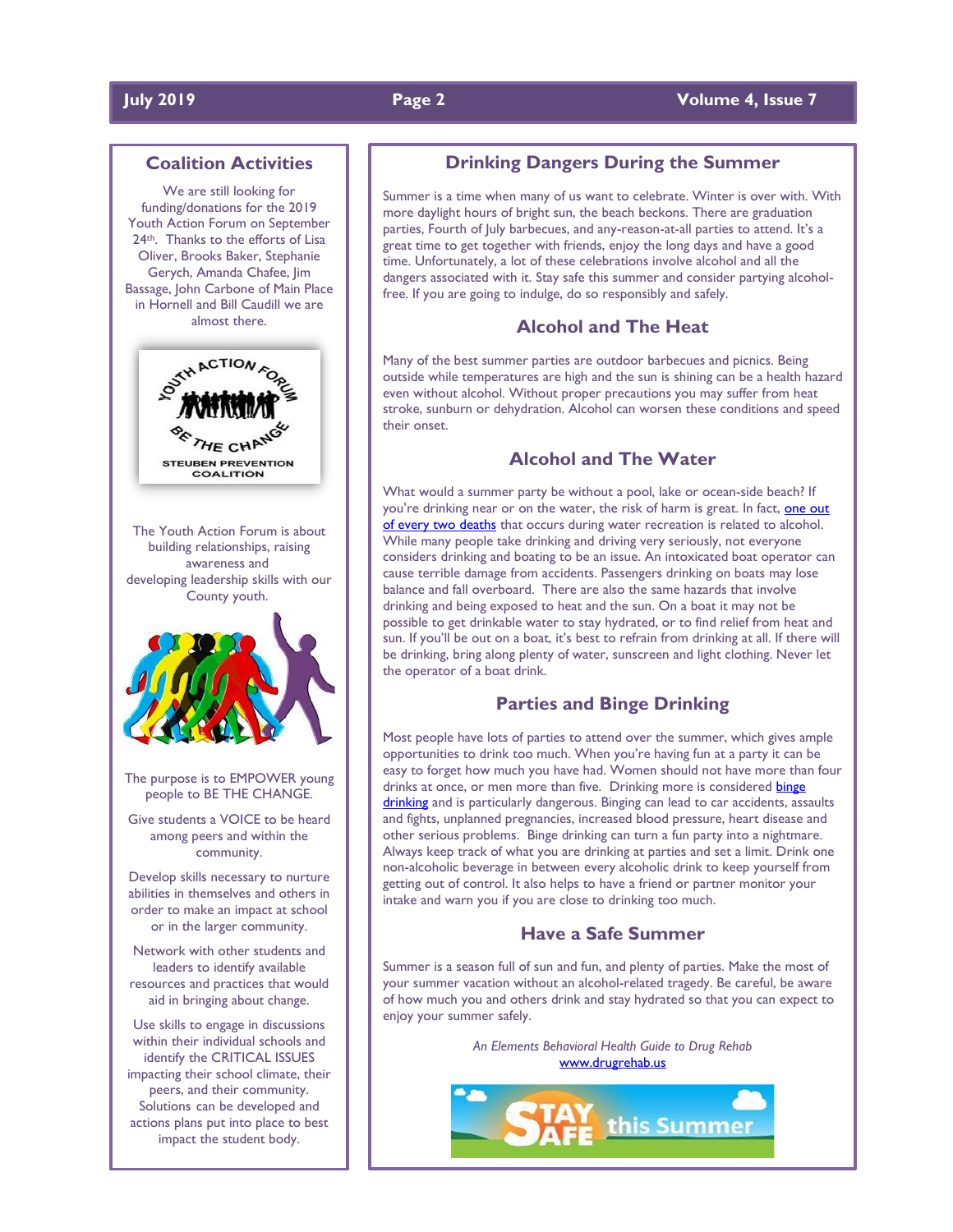# **July 2019 Page 3 Volume 4, Issue 7**

# **2019 Adult Perception Survey**

Please be on the look-out for the link to survey monkey for the 2019 Adult Perception Survey which will be released the last week of July. Please take a few minutes to complete the 2019 Adult Perception Survey. We provide this survey in order to gain a better understanding of the picture adults see as issues and concerns in our communities. This is an anonymous survey and we encourage you to share this link with any other contacts you may have in Steuben County.



# **THANK YOU**

A huge very appreciative thank you goes out to all of the people who participated in the 2019-2020 grant application writing and review process.

Kelli Keck – Epiphany Community **Services** 

Marianne Hark – Epiphany Community Services

Sue Bozman – Catholic Charities of **Steuben** 

The Steuben Prevention Coalition Steering Committee



# **Marijuana Legalization and NY Recreational push fails in 2019 Legislative Session**

The decriminalization bill passed after a last-ditch effort to legalize recreational pot failed to win enough support this session.

For the full story in the New York Times, click on the link below:

**<https://www.amny.com/news/marijuana-legalization-new-york-1.23933469>**



### **2018 Adult Perception Survey Results**





Which of the following best describes your attitude about marijuana use by youth  $funder 1812$ 

| <b>Answer Choices</b>                                              | <b>Responses</b> |     |  |  |  |  |  |  |  |  |  |
|--------------------------------------------------------------------|------------------|-----|--|--|--|--|--|--|--|--|--|
| Should never use                                                   | 73.98%           | 182 |  |  |  |  |  |  |  |  |  |
| Should not use until they are 18                                   | 16.67%           | 41  |  |  |  |  |  |  |  |  |  |
| Should be allowed to use before they are 18 with adult supervision | 1.22%            | 3   |  |  |  |  |  |  |  |  |  |
| Should be taught to use responsibly before they are 18             | 6.91%            | 17  |  |  |  |  |  |  |  |  |  |
| Should be allowed to use before they are 18                        | 1.22%            | 3   |  |  |  |  |  |  |  |  |  |
| <b>Total Respondents</b>                                           |                  |     |  |  |  |  |  |  |  |  |  |

If there was a New York State Referendum to legalize the recreational use of marijuana, would you support it? Recreational Use - used without medical justification.